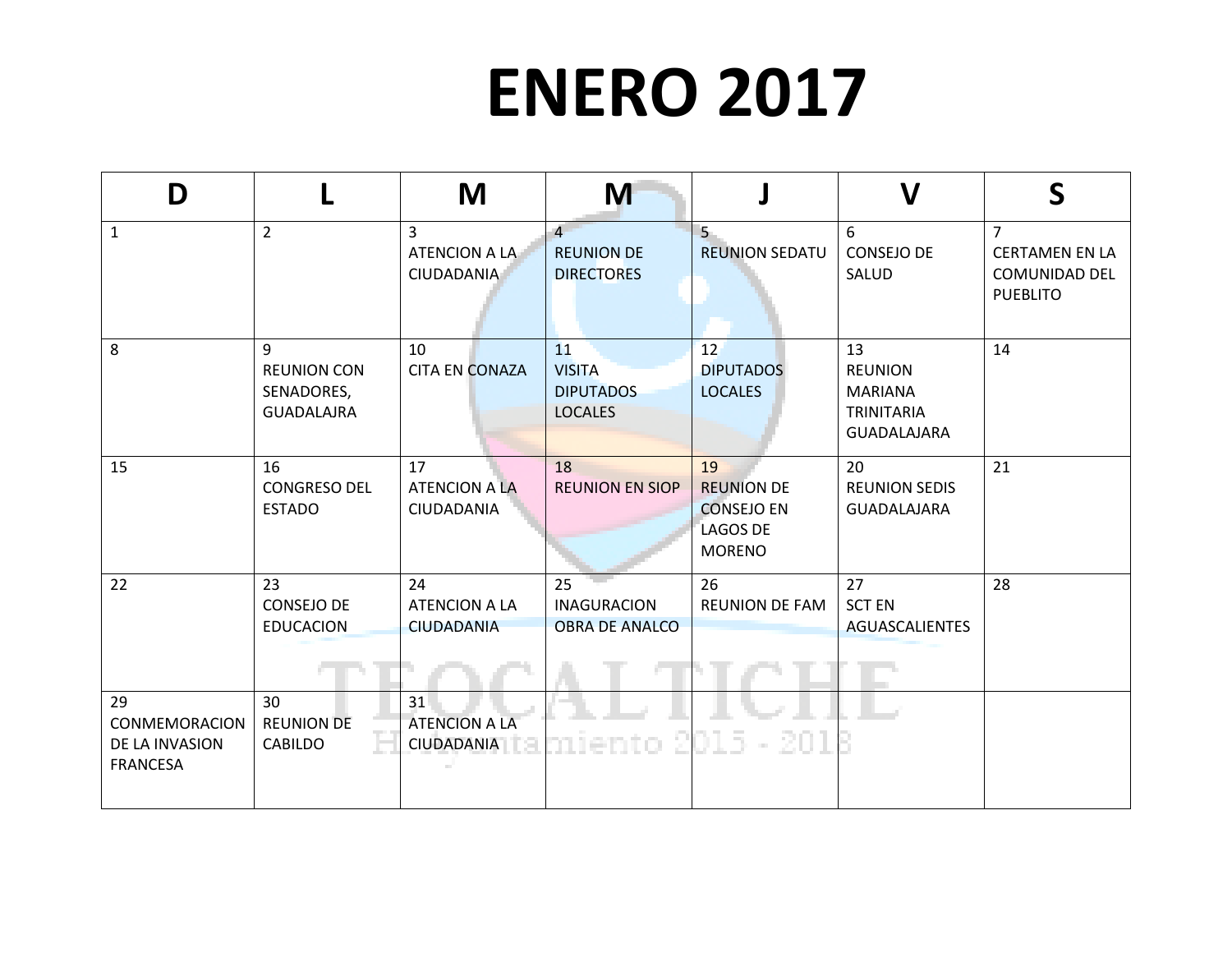## **FEBRERO 2017**

| D  |                                                                              | M                                                           | M                                                               |                                                                                               | $\mathbf V$                                                                | S                                              |
|----|------------------------------------------------------------------------------|-------------------------------------------------------------|-----------------------------------------------------------------|-----------------------------------------------------------------------------------------------|----------------------------------------------------------------------------|------------------------------------------------|
|    |                                                                              |                                                             | $1-$<br><b>CERTAMEN EN LA</b><br><b>COMUNIDAD EL</b><br>SOYATAL | $2^{\circ}$<br><b>INAGURACION</b><br><b>DE LA CALLE</b><br><b>MANUEL J.</b><br><b>AGUIRRE</b> | $\overline{3}$<br><b>REUNION</b><br><b>ESTATAL EN</b><br><b>GUADALAJRA</b> | 4<br><b>CONMEMORACION DE</b><br>J. JOSE CRUZ   |
| 5  | 6<br><b>CONMEMORACION</b><br>DE LA<br><b>CONSTITUCION</b><br><b>MEXICANA</b> | $\overline{7}$<br><b>ATENCION A LA</b><br><b>CIUDADANIA</b> | 8<br><b>REUNION CON EL</b><br>PRESIDENTE DEL<br>ARENAL          | 9<br><b>DECLARACION</b><br>PATRIMONIAL                                                        | 10<br><b>INAGURACION</b><br>DE LA CALLE AV.<br>UNIVERSIDAD                 | 11<br><b>CONSEJO DE CULTURA</b>                |
| 12 | 13<br><b>REUNION EN</b><br>SEDENA                                            | 14<br><b>ATENCION A LA</b><br>CIUDADANIA                    | 15<br><b>REUNION EN</b><br><b>SIOP</b>                          | 16<br><b>CONSEJO DE</b><br><b>GIROS</b><br><b>RESTRINGIDOS</b>                                | 17<br><b>FERIA DE LA</b><br>SALUD                                          | 18<br><b>RED DE MUNICIPIOS</b><br>POR LA SALUD |
| 19 | 20<br><b>REUNION EN</b><br>SEPLAN                                            | 21<br><b>ATENCION A LA</b><br><b>CIUDADANIA</b>             | 22<br><b>CONSEJO DE</b><br><b>SALUD</b>                         | 23<br><b>REUNION SIPINA</b>                                                                   | 24<br><b>VISITA A ECOS</b>                                                 | 25                                             |
| 26 | 27<br><b>FERIA DE LA</b><br><b>FAMILIA</b>                                   | 28<br><b>REUNION</b><br>PRESIDENTE DE<br><b>SAN JUAN</b>    | 16510                                                           | 2015 - 2018                                                                                   |                                                                            |                                                |